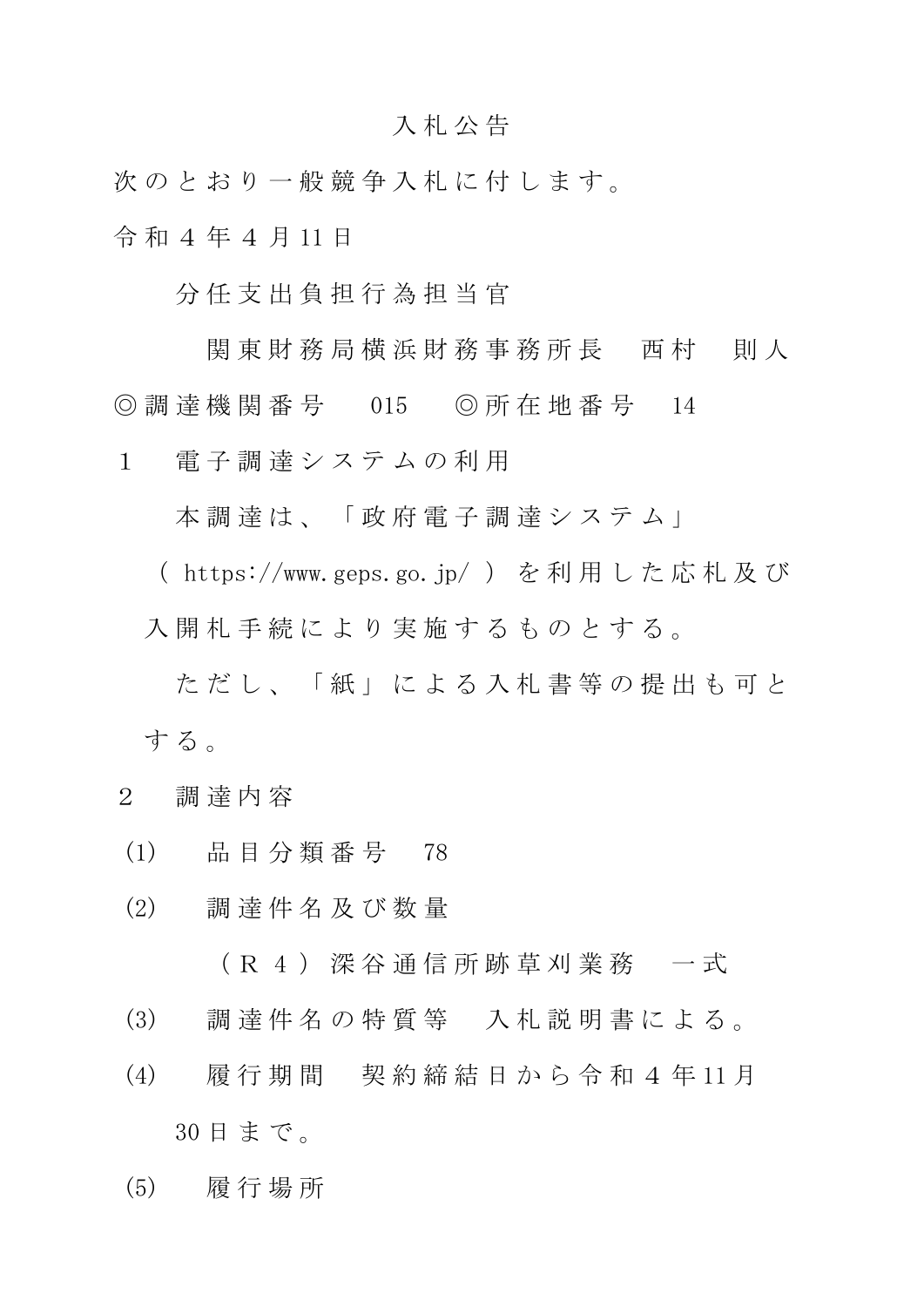神 奈 川 県 横 浜 市 泉 区 和 泉 町 、 中 田 町 ( 深 谷 通 信 所 跡)

(6) 入 札 方 法 入 札 金 額 は 総 価 と す る 。

な お 、 落 札 決 定 に あ た っ て は 、 入 札 書 に 記 載 さ れ た 金 額 に 当 該 金 額 の 100 分 の 10 に 相 当 す る 額 を 加 算 し た 金 額 ( 当 該 金 額 に 1 円 未 満 の 端 数 が あ る と き は、 そ の 端 数 金 額 を 切 り 捨 て る も の と す る 。) を も っ て 落 札 価 格 と す る ので、入札者は、消費税及び地方消費税に係 る 課 税 事 業 者 で あ る か 免 税 事 業 者 で あ る か を 問わず、見積もった金額の 110 分の 100 に相 当 す る 金 額 を 入 札 書 に 記 載 す る こ と 。

- 3 競 争 参 加 資 格
- (1) 予 算 決 算 及 び 会 計 令 第 70 条 の 規 定 に 該 当 し な い 者 で あ る こ と 。

なお、未成年者、被保佐人又は被補助人で あって、契約締結のために必要な同意を得て いる者は、同条中、特別の理由がある場合に 該当する。

(2) 予 算 決 算 及 び 会 計 令 第 71 条 の 規 定 に 該 当 し な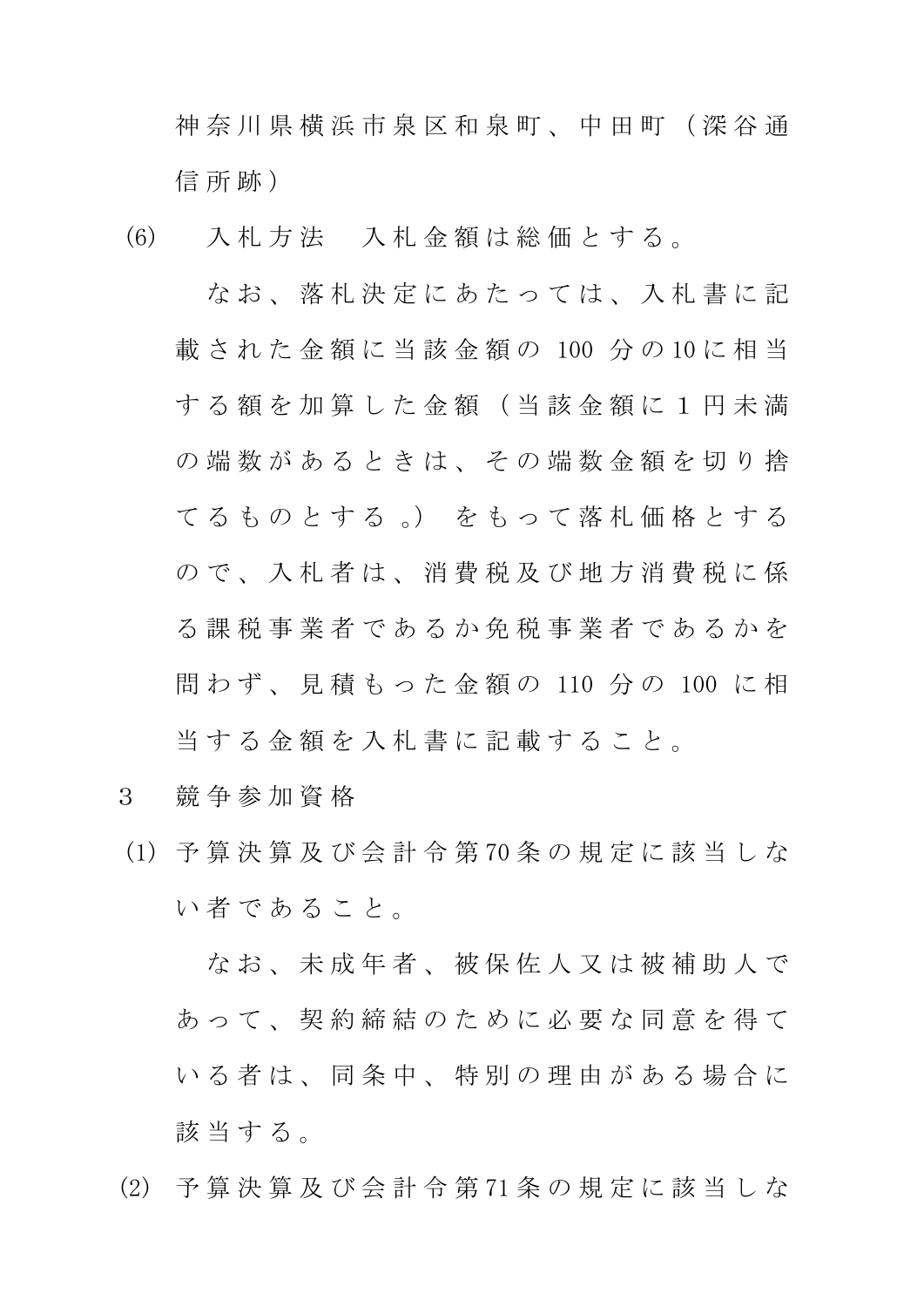い 者 で あ る こ と 。

- (3) 令 和 3 ・ 4 年 度 財 務 省 関 東 地 区 競 争 参 加 資 格 審査において、業種区分が「造園工事」の「A」 又 は 「 B 」 等 級 に 格 付 け さ れ 、 又 は 、 当 該 競 争 参加資格を有していない者で、競争参加申込期 限までに競争参加資格審査を受け、競争参加資 格者名簿に登載された者であること。なお、競 争 参 加 資 格 の 申 請 は 、 「 競 争 参 加 者 の 資 格 に 関 す る 公 示 」 ( 令 和 2 年 10 月 30 日 付 官 報 ) に 記 載 さ れ て い る 時 期 及 び 場 所 で 受 け 付 け る 。
- (4) 各 省 各 庁 か ら 指 名 停 止 等 を 受 け て い な い 者 ( 分 任 支 出 負 担 行 為 担 当 官 が 特 に 認 め る 者 を 含 む。) であること。
- (5) 当 該 地 方 支 分 部 局 の 所 属 担 当 官 と 締 結 し た 契 約 に 関 し 、 契 約 に 違 反 し 、 又 は 同 担 当 官 が 実 施 した 入 札 の 落 札 者 と な り な が ら 、 正 当 な 理 由 な くして契約を拒み、ないしは入札等当該地方支 分 部 局 の 業 務 に 関 し 不 正 又 は 不 誠 実 な 行 為 を し 、 契約の相手方として不適当であると認められる 者でないこと。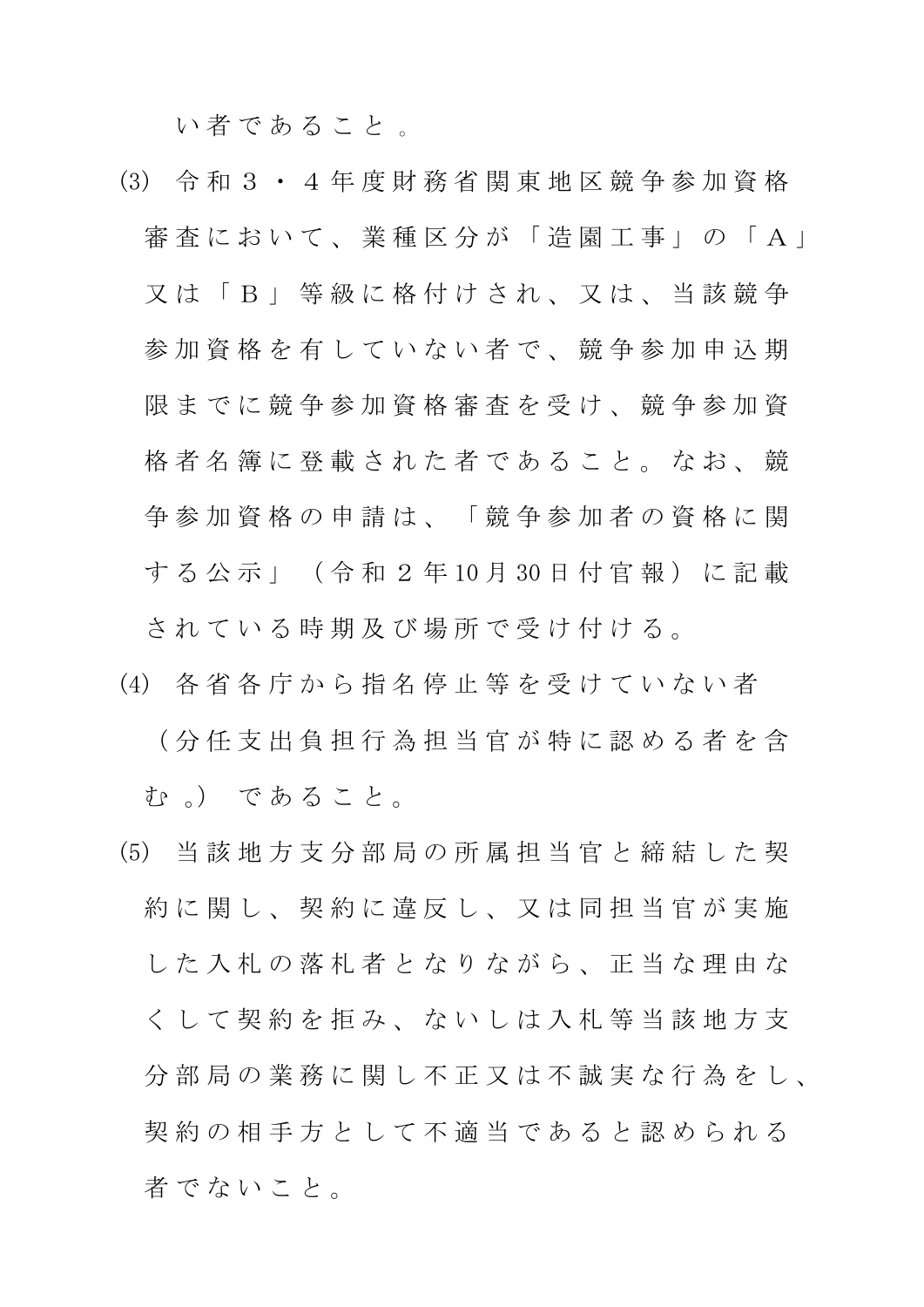- (6) 経 営 の 状 況 又 は 信 用 度 が 極 端 に 悪 化 し て い な いと認められる者であり、適正な契約の履行が 確保される者であること。
- (7) 競 争 入 札 に 参 加 す る た め に 必 要 な 競 争 参 加 申 込 書 等 を 下 記 4 (3) の 期 限 ま で に 提 出 し 、 そ の 審査に合格した者であること。
- 4 入 札 書 の 提 出 場 所 等
- (1) 入 札 書 の 提 出 場 所 、 契 約 条 項 を 示 す 場 所 、

入 札 説 明 書 の 交 付 場 所 及 び 問 い 合 わ せ 先

〒 231-8412 神奈川県横浜市中区北仲通 5 - 57 横浜 第 二 合 同 庁 舎 関 東 財 務 局 横 浜 財 務 事 務 所

第 5 統 括 国 有 財 産 管 理 官 工電 話 045-681-0980

(2) 入 札 説 明 書 の 交 付 方 法 本 公 告 の 日 か ら 上

記 4 (1) の 交 付 場 所 に て 交 付 す る 。

(3) 競 争 参 加 申 込 書 等 の 受 領 期 限

令 和 4 年 6 月 1 日 ( 水 ) 17 時 00 分 ま で

(4) 入 札 書 の 受 領 期 限

令 和 4 年 6 月 3 日 ( 金 ) 17 時 00 分 ま で

(5) 開 札 の 日 時 及 び 場 所 令 和 4 年 6 月 6 日 ( 月 )

10 時 30 分 横 浜 第 二 合 同 庁 舎 12 階 横 浜 財 務 事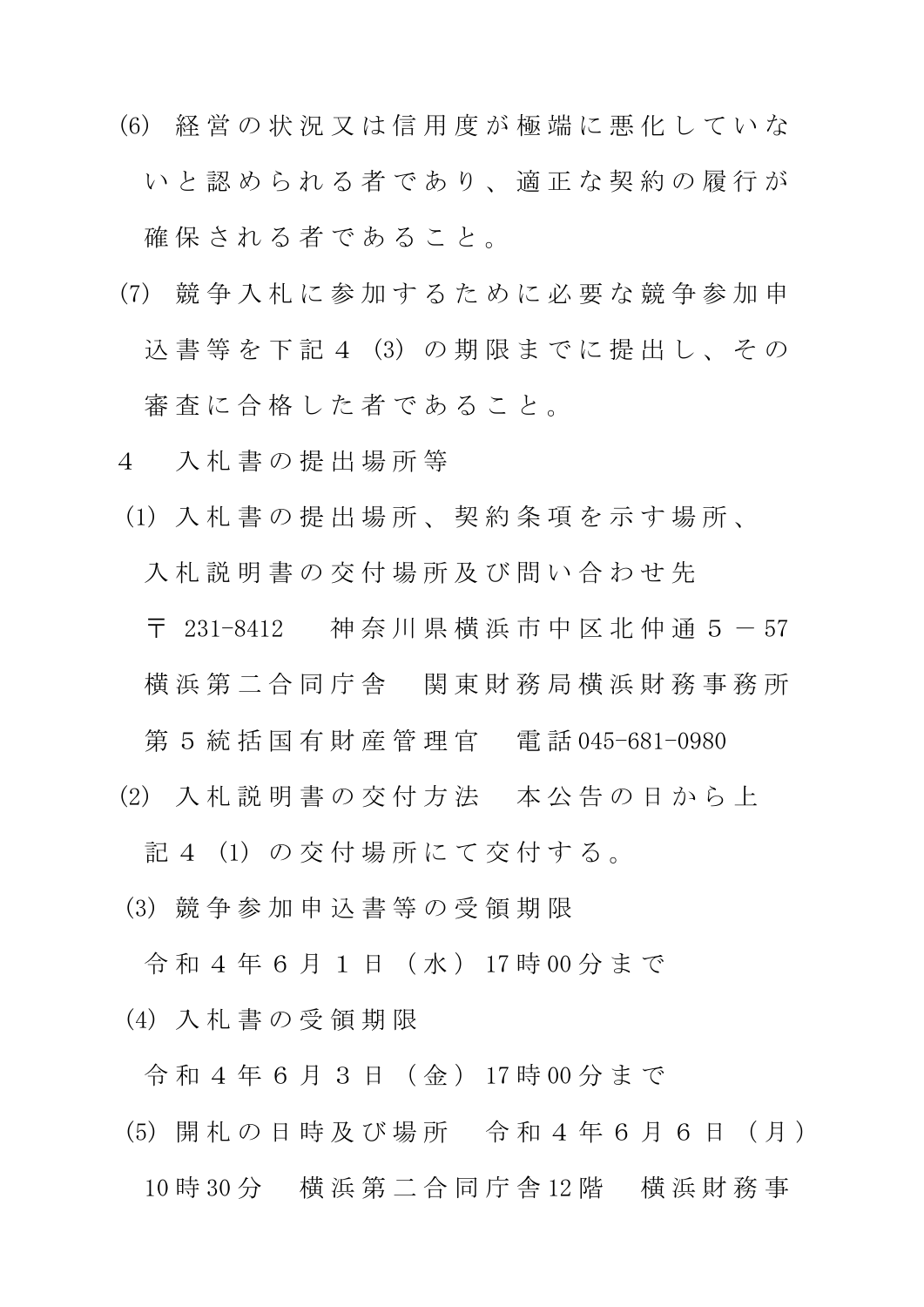務 所 第 1 会 議 室

- (6) (3) か ら (5) に つ い て は 、 電 子 調 達 シ ス テ ム において障害が発生した場合には、別途通知 する日時に変更する場合がある。
- 5 その他
- (1) 入 札 及 び 契 約 手 続 に お い て 使 用 す る 言 語 及 び 通 貨 日 本 語 及 び 日 本 国 通 貨 に 限 る 。
- (2) 入札保証金及び契約保証金 免除。
- (3) 入 札 の 無 効 本 公 告 に 示 し た 競 争 参 加 資 格 の ない者の提出した入札書及び入札に関する条件 に違反した入札書は無効とする。
- (4) 契約書作成の要否 要。
- (5) 落 札 者 の 決 定 方 法

① 予 算 決 算 及 び 会 計 令 第 79 条 の 規 定 に 基 づ い て 作 成 さ れ た 予 定 価 格 の 制 限 の 範 囲 内 で 最 低 の 価 格 を も っ て 有 効 な 入 札 を 行 っ た 者 を 落 札 者 と す る 。

ただし、予算決算及び会計令第85条による基 進を適用するので入札執行責任者は入札の結果 を保留する場合がある。この場合、入札参加者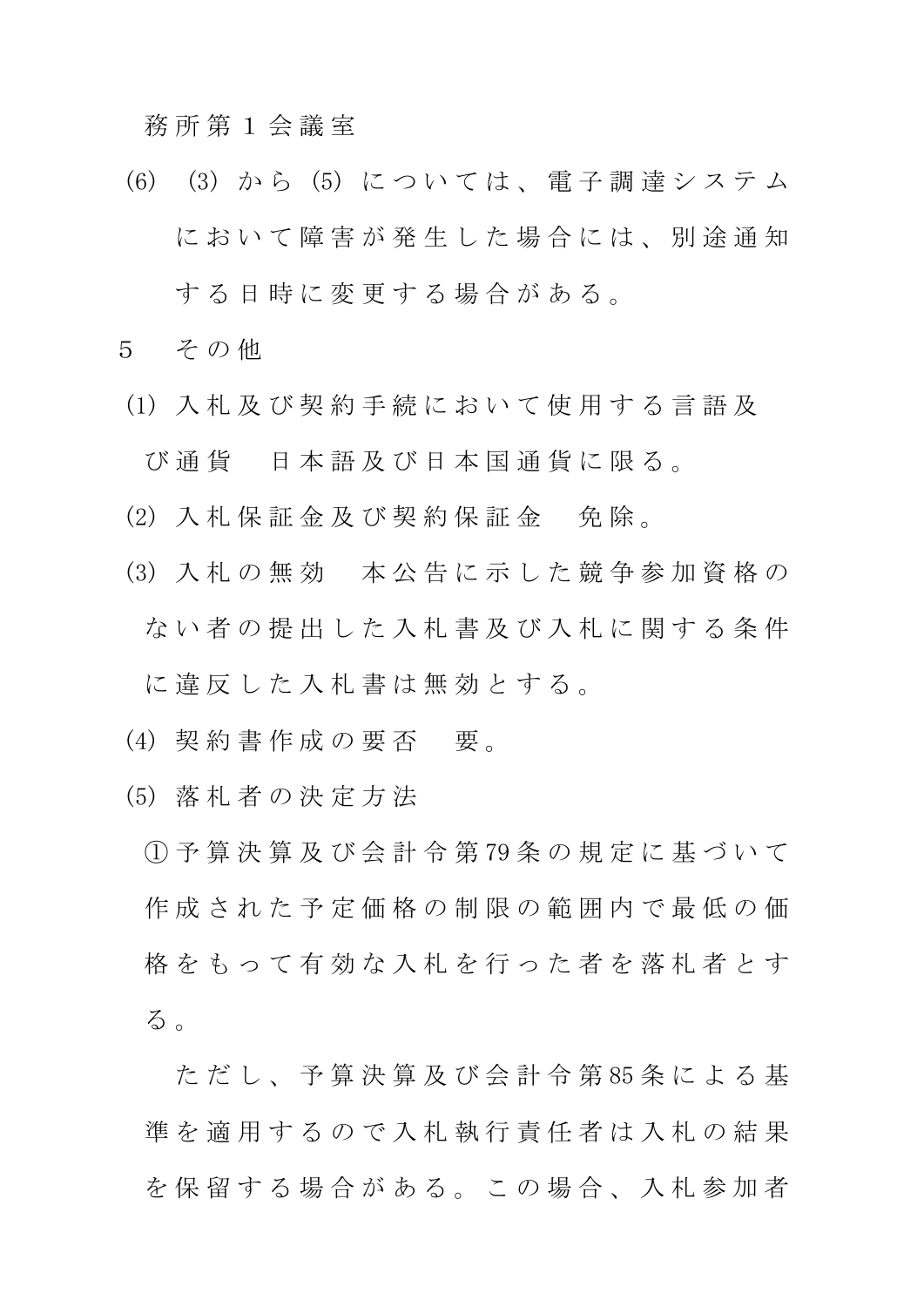は 当 局 の 行 う 事 情 聴 取 等 の 調 査 に 協 力 し な け れ ば な ら な い。

② 次 の 場 合 に は 、 予 定 価 格 の 制 限 の 範 囲 内 の 価 格 を も っ て 入 札 し た 他 の 者 の う ち 最 低 の 価 格 を もって入札した者を落札者とすることがある。 イ . 上 記 ① の た だ し 書 き に よ る 調 査 の 結 果 、 当 該 契 約 の 内 容 に 適 合 し た 履 行 が な さ れ な い お そ れがあると認められる場合。

ロ . 公 正 な 取 引 の 秩 序 を 乱 す こ と と な る お そ れ があって、著しく不適当であると認められる場 合 。

(6) そ の 他 詳 細 は 入 札 説 明 書 に よ る 。

6 Summary

(1) Official in charge of disbursement of the procuring entity: NISHIMURA Norihito Director of Yokohama Local Finance Office.

(2) Classification of the products to be procured:78

(3) Nature and quantity of the services to be required: ( 2022 ) Mowing services at former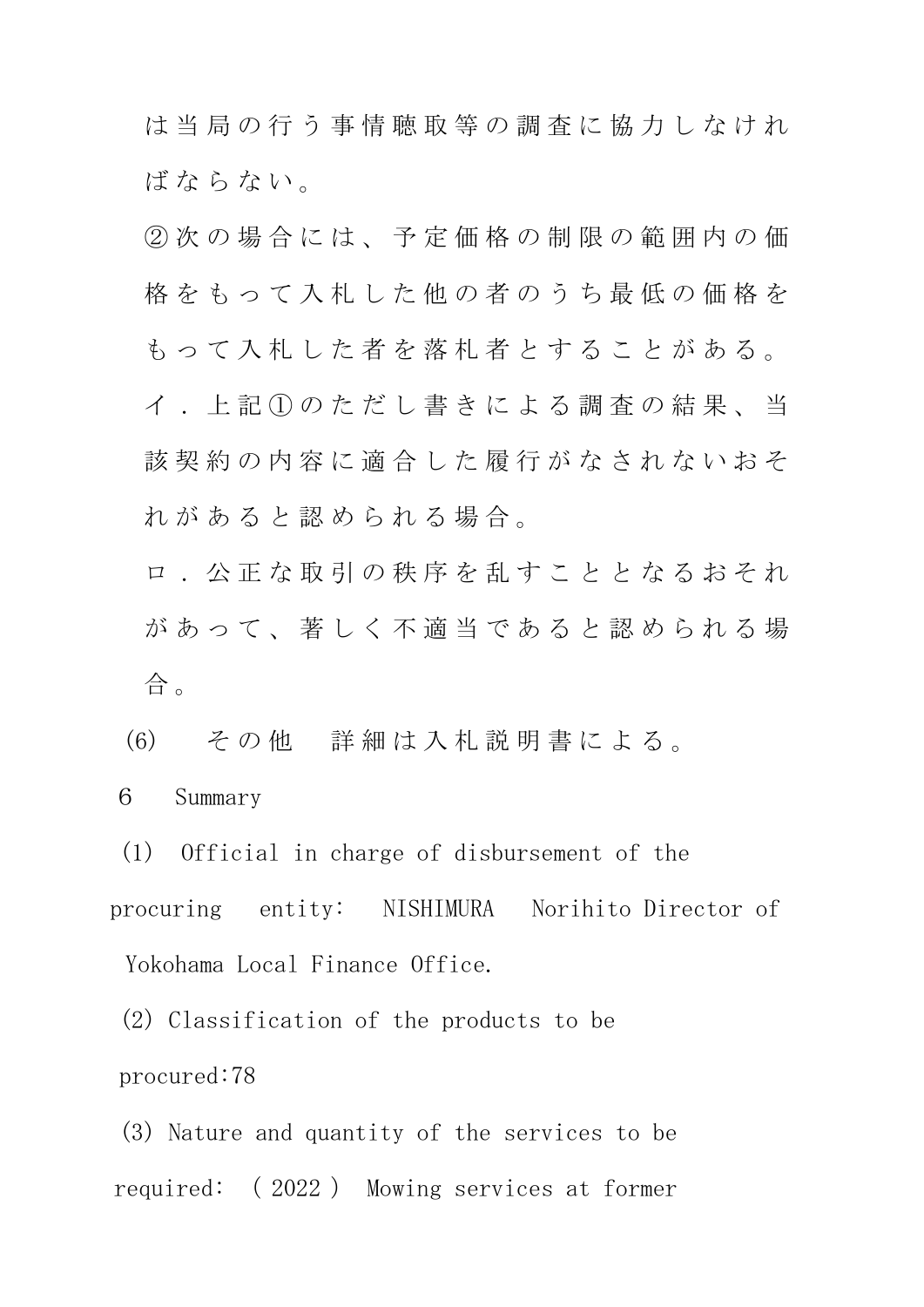" Fukaya Communication Site " ,1 set.

(4) Service period: From the day of a contract through November 30, 2022.

(5) Service place: As in the tender documentation.

(6) Qualifications for participating in the tendering procedures: Suppliers eligible for participating in the proposed tender are those who shall:

① Not come under Article 70 of the Cabinet Order concerning the Budget, Auditing and Accounting. Furthermore, minors, Person under Conservatorship or Person under Assistance that obtained the consent necessary for concluding a contract may be applicable under cases of special reasons within the said clause.

② Not come under Article 71 of the Cabinet Order concerning the Budget, Auditing and Accounting.

③ Have Grade A or B for the classification of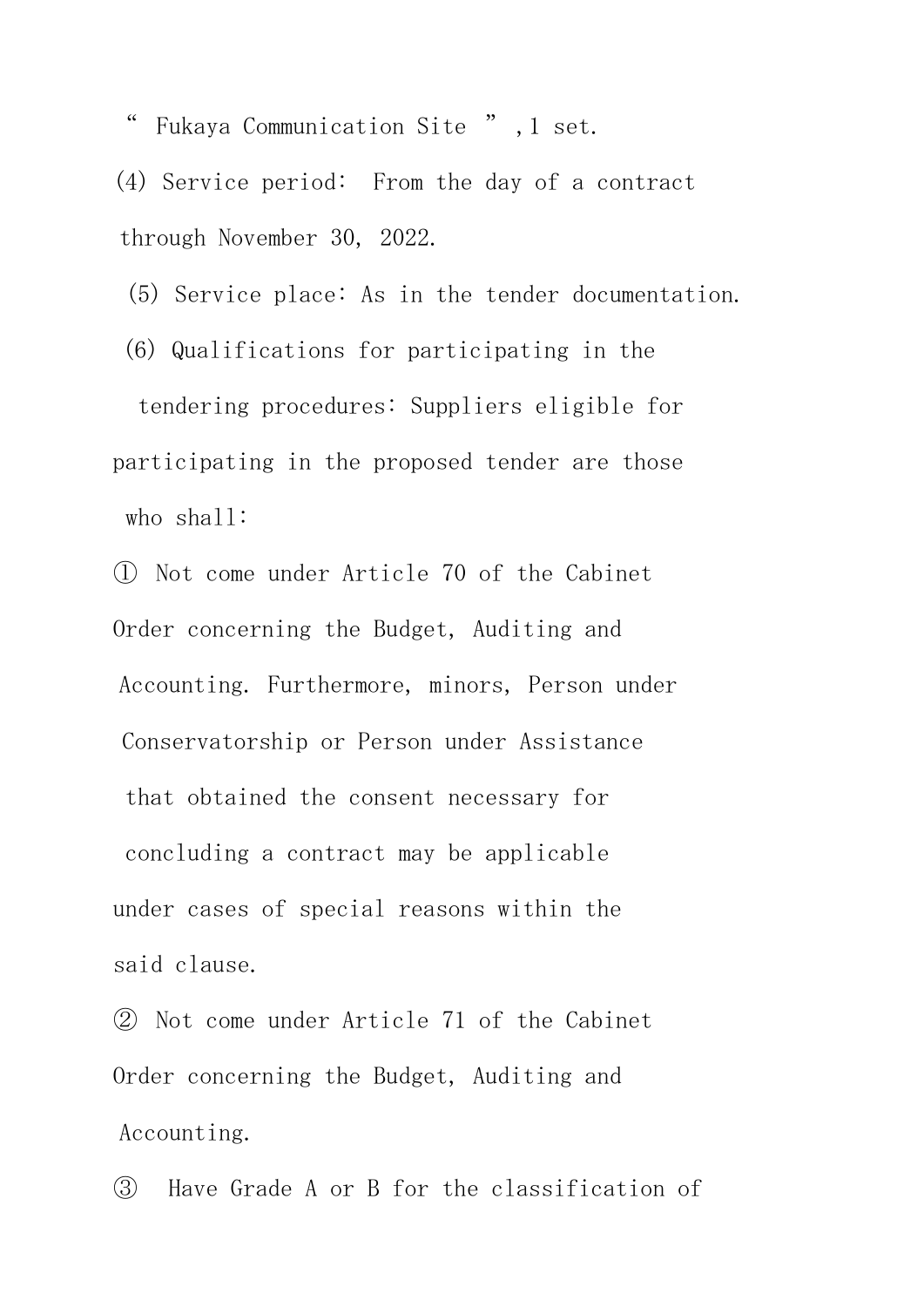"garden works" as provided for in the qualification for participating in tenders by organizations in Kanto area related to Ministry of Finance in the fiscal years 2021 and 2022.

④ Have not received suspension of designated contractor status, etc. from any ministry or agency (including person specially qualified by officials in charge of disbursement of the procuring entity).

⑤ Not those who are judged to be inappropriate as the other party to a contract on account of having violated any of the clauses of contract and illegal or unfair act previously made with an official in charge of any of the relevant local bureaus, or branch bureaus, or divisions, or offices.

⑥ A supplier whose business situation or trustworthiness is deemed not to have